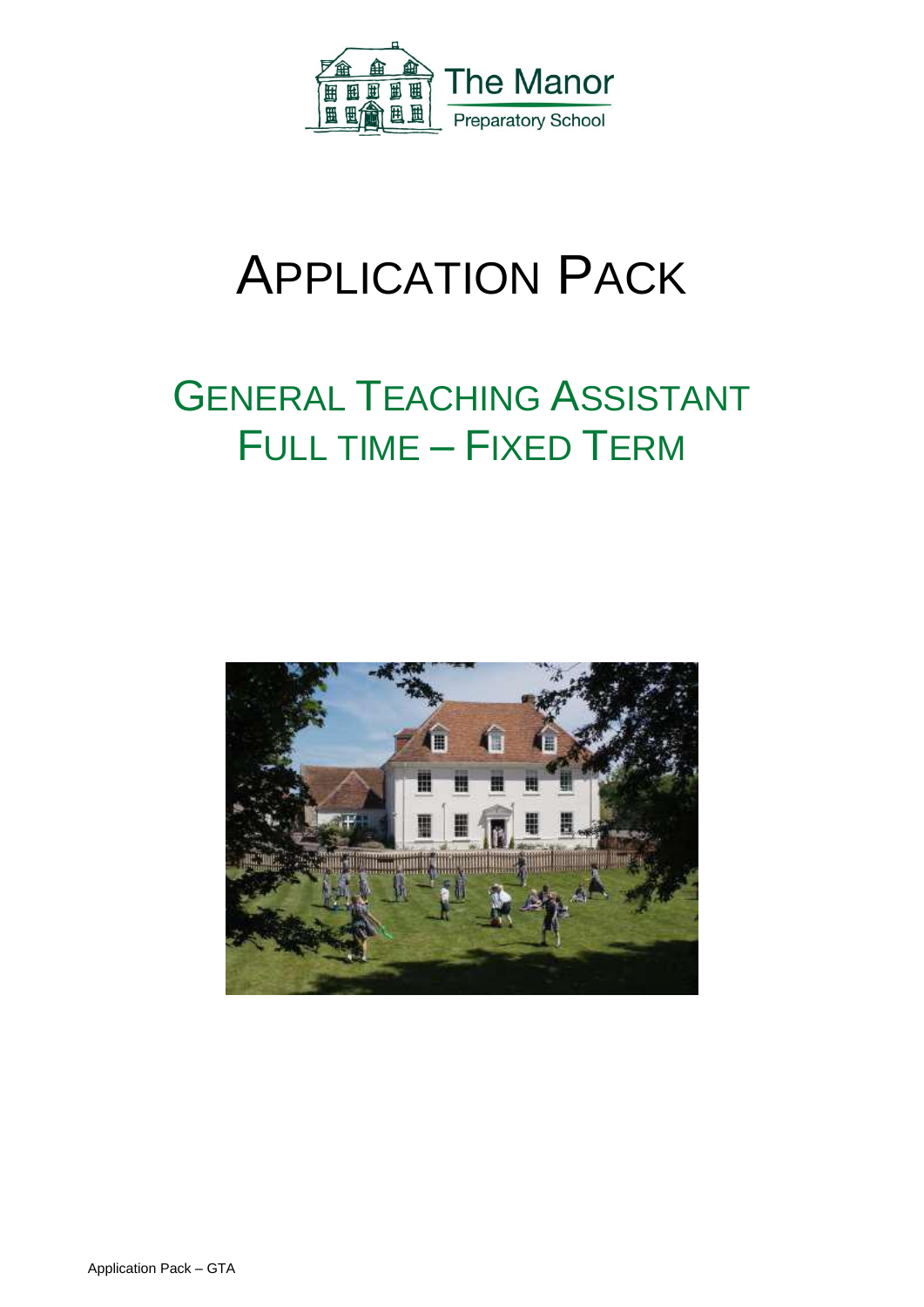

Dear Applicant

Welcome to The Manor!

Thank you for your interest in The Manor Preparatory School. This information pack is designed to give you more information about the school and the post you are interested in and we hope that we are able to convey the qualities that make The Manor an exceptional place, not only for our pupils, but also for our fulfilled and happy staff that work hard to create the school's spirit, warmth and dynamism.

Founded in 1907 and situated in Abingdon, the Manor Preparatory School is an outstanding independent co-educational day school that welcomes boys and girls aged 2-11. The Manor has a wonderfully happy, creative atmosphere where each individual is challenged, cherished and inspired to reach their potential. Every child is encouraged to do their best, resulting in outstanding results academically, on the sports field, and in creative and performing arts.

In the Early Years Department, our purpose-built Pre-Nursery and Nursery gives children the best start in bright, airy facilities together with a team of enthusiastic, qualified and dedicated staff. Children in Reception, Years 1 and 2 are exposed to a stimulating and enriching curriculum supported by a team of exceptional Teachers and a full-time Teaching Assistant in each class.

From the age of 7 to 11, the pupils in our Prep Department enjoy increased specialised teaching in a rich, warm-hearted environment where all pupils are encouraged to fulfil their potential. The school has outstanding facilities for Music, Science, ICT, Food Technology, Art, DT, Sport and Drama and offers an extensive range of extra-curricular activities but retains a primary school ethos, focusing on the happiness and well-being of each child.

In its latest ISI Inspection Report, The Manor was rated 'excellent' (the top grade the ISI now awards) in all respects. Each member of our staff contributes to the unique identity of The Manor, providing a network of support and teamwork which has become a characteristic of the School. Children are "challenged, cherished and inspired".

We hope that on reading our application pack, we are able to convey a sense of the school's spirit, warmth and dynamism that have made it thrive over the years. Naturally if you have any questions, please don't hesitate to contact us by email (hr@manorprep.org) or by phone (01235 858 478). You are welcome to telephone to arrange for an informal tour at any point.

May we take this opportunity to thank you for the time and thought that we recognise goes into preparing a job application.

With very best wishes

**Alastair Thomas Headmaster**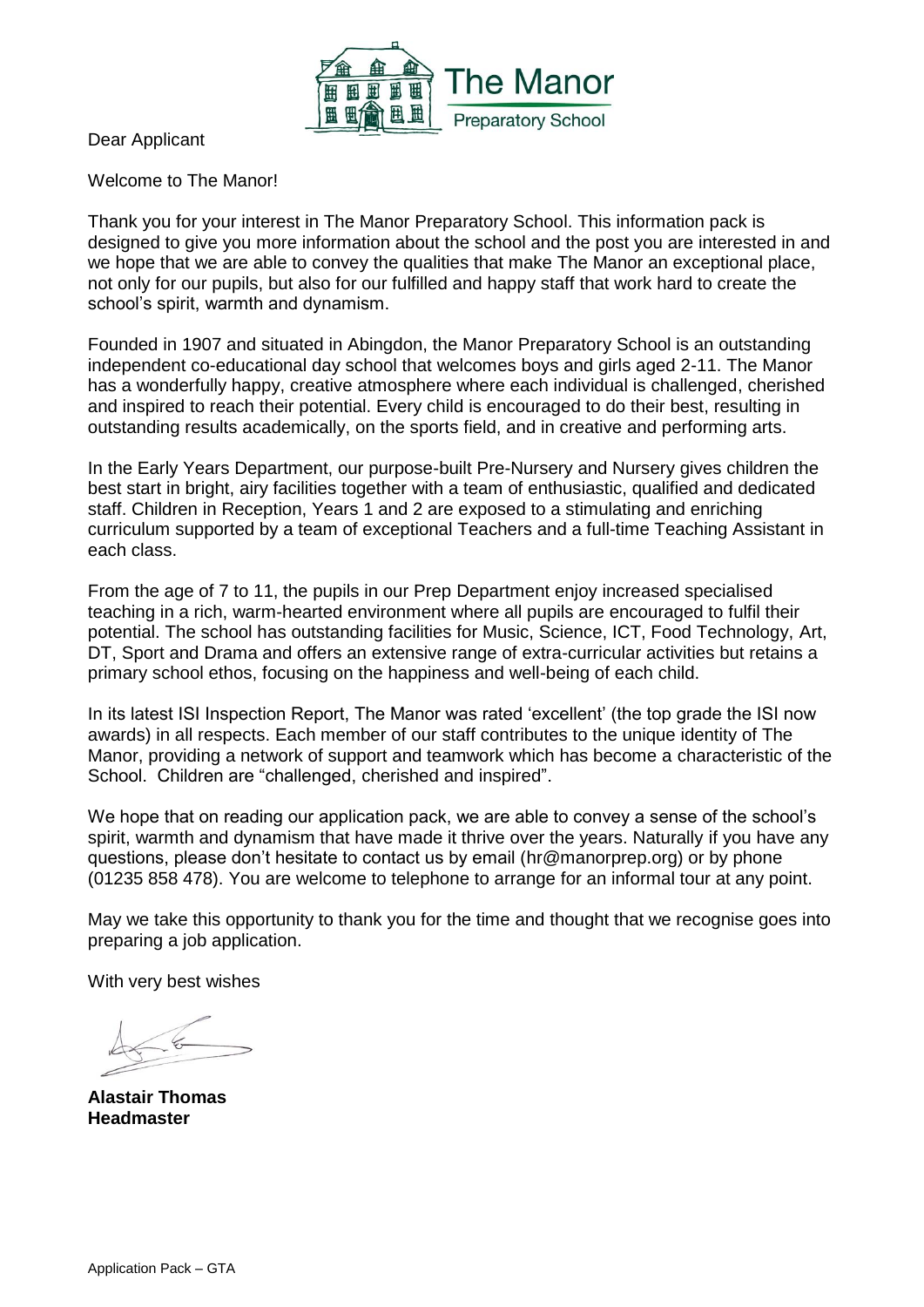

## **JOB DESCRIPTION**

The Manor Preparatory School is committed to safeguarding and applicants must be willing to undergo child protection screening appropriate to the post, including checks with past employers and an Enhanced DBS check.

| <b>Job Title:</b>    | <b>General Teaching Assistant (GTA)</b>     |  |
|----------------------|---------------------------------------------|--|
| <b>Line Manager:</b> | Deputy Head Academic & Deputy Head Pastoral |  |

## **Primary Responsibilities:**

#### **Aims**

Work with and under the direction of the teacher to support children's learning. To assist with various duties to facilitate the smooth running of the school, before, during and after the school day.

## **Key Areas of Responsibility**

Support classroom management, supporting with sports lessons and **assist with general administration –**

This will cover preparation for activities, classroom administration and resources as well as working with ICT in the classroom. Regular help with display boards around the school. Help with practical subjects e.g. Cookery, DT, Art, Science, PE. In particular, involvement with all aspects of the Games Curriculum in Years 1 to 6 supporting coaching the children across a wide range of sports and taking an active role in fixtures.

- **Help manage pupil behaviour –** this will include playground monitoring and interventions to remind children of school rules and minor upsets; it will not cover severe disciplinary matters which are for the teaching staff; accompanying and supervising children to/from swimming lessons at external swimming pools, and occasionally accompanying children on day trips.
- **Support pupils' health, safety and emotional and social development** this covers safety and security management and immediate responses to accidents and emergencies as well as providing comfort and assistance to children and informing teachers, Heads of Section and the Deputy Head Pastoral as appropriate about any concerns.
- **Help pupils to access the curriculum**  this covers helping the children to stay on task, and/or providing specific support to those with special needs.
- **Early morning and after school Minibus Supervisor role**  supervising children on the school minibuses either on their journey to or from school.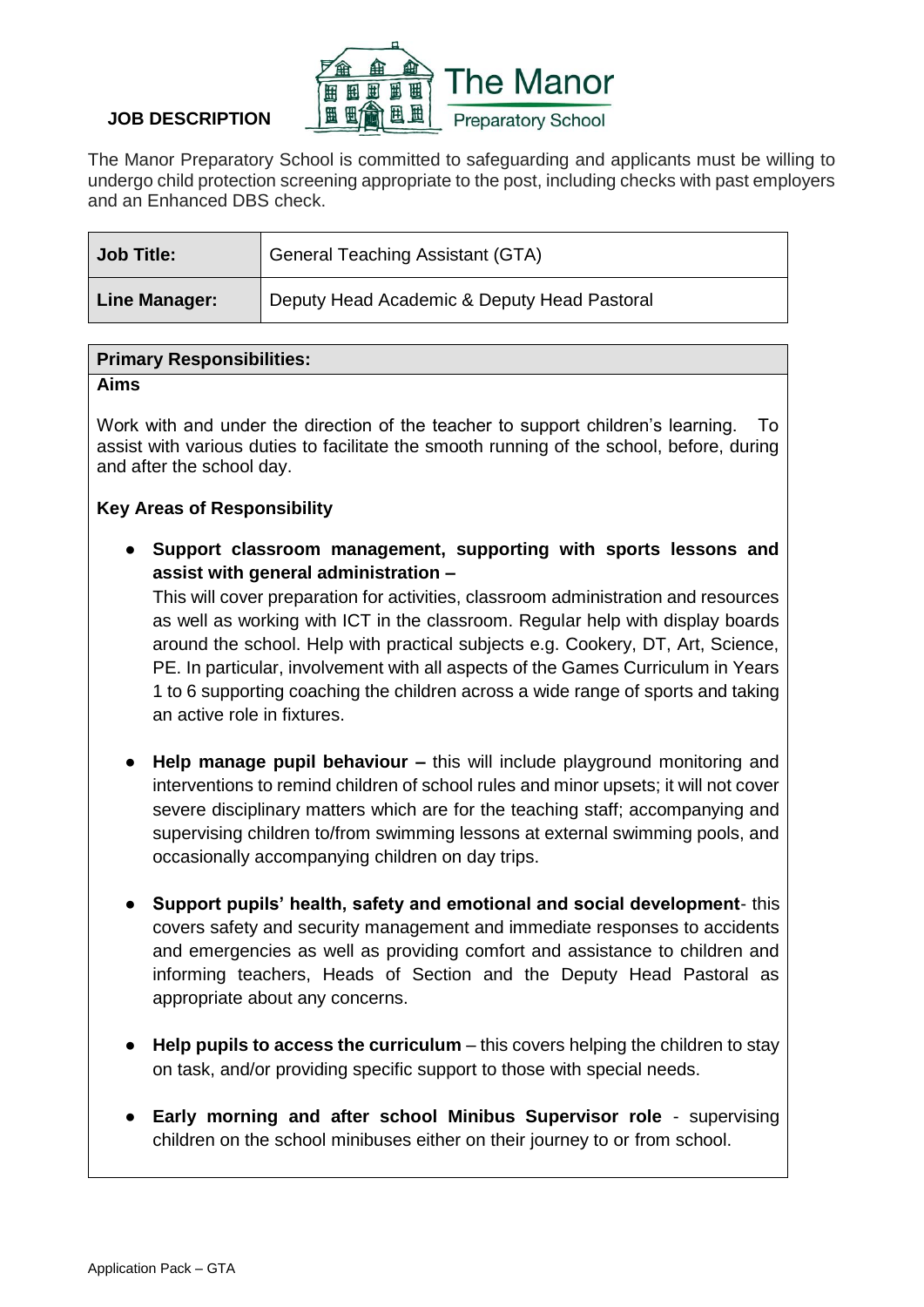

- Assisting with supervision of pupils at clubs and out of school care **sessions** – this will include escorting younger children to and from clubs and helping with supervision at activities that require an extra adult for ratio purposes. It also includes helping to set up equipment before, and clear it away, after activities.
- **Providing cover for absent colleagues -** this involves liaising with the other GTA(s) and the SLT to prioritise and cover essential duties if a fellow GTA is absent (e.g. bus duty, swimming duty).
- **Providing support for the admin staff -** this involves assisting with various administrative tasks throughout the year, such as distributing pupil photos and school magazines to classes around the school, helping in the front office when staff are away.
- **Morning bus duty at St Helen's** Walking to St Helen and St Katharine School to collect children from the school buses that drop them off, and bringing them on a coach back to school.
- **Bus Duty at the end of the day**  Registering children going home on the Joint Bus Service at St Helen and St Katharine School at the end of the day and accompanying them, ensuring they all get onto the correct bus for the next part of their journey home.
- **Helping with Y3-6 Buddy Group Meetings**.
- **Helping with school events** eg House fixtures/Events, Sports Days, Summer Fete.
- **Cover for Early Birds duty** in the Dining Room as required.
- **Other duties** that may reasonably be required not included above.
- **Staff Handbook** To follow the directions contained in the Staff Handbook, which change from time to time.

## **Review Arrangements:**

The details contained in this Job Description reflect the content of the job at the date it was prepared. It is inevitable that over time the nature of the job may change. Existing duties may no longer be required and other duties may be gained without changing the general nature of the post or the level of responsibility entailed. Consequently, the school will expect to revise this Job Description from time to time in consultation with the postholder.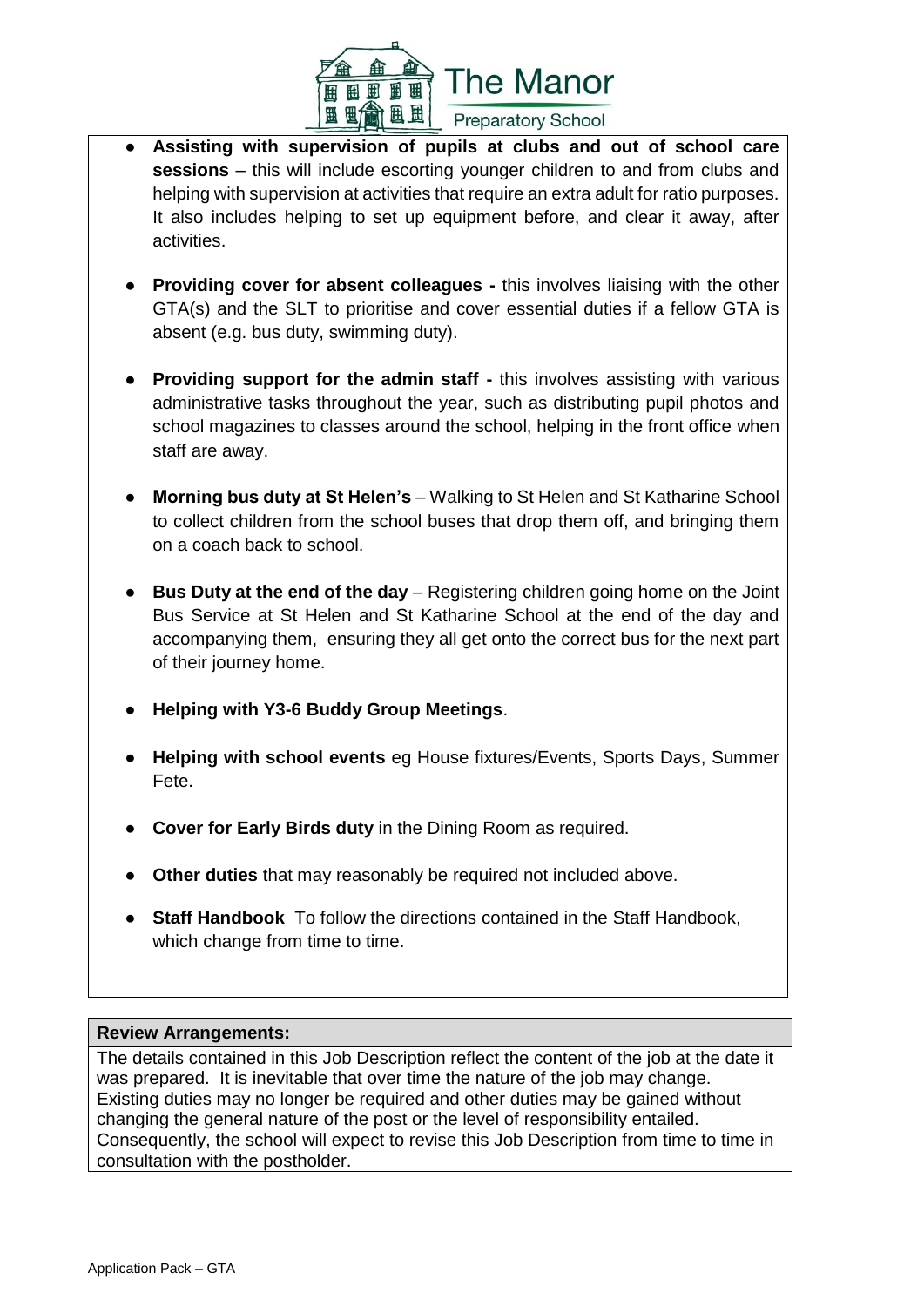

## **PERSON SPECIFICATION**

| <b>CRITERIA</b>                                                              | <b>NECESSARY REQUIREMENTS</b>                                                                                                                                                                                                                                                                                                                                                                                                                                                                                | <b>DESIRABLE</b><br><b>REQUIREMENTS</b>                         |
|------------------------------------------------------------------------------|--------------------------------------------------------------------------------------------------------------------------------------------------------------------------------------------------------------------------------------------------------------------------------------------------------------------------------------------------------------------------------------------------------------------------------------------------------------------------------------------------------------|-----------------------------------------------------------------|
| <b>SKILLS &amp;</b><br><b>ABILITIES</b>                                      | An interest in Sports and an active<br>$\bullet$<br>person with energy and enthusiasm<br>Has a strong appreciation of child<br>$\bullet$<br>protection issues and has the<br>capacity of acting in accordance<br>with the school's Safeguarding of<br>Children policy.<br>Good communication skills<br>$\bullet$<br>Good IT skills.<br>$\bullet$<br>Ability to work under pressure.<br>Good organisational skills.<br>Strong record/report writing skills.<br>Good rapport with young children.<br>Flexible. |                                                                 |
| <b>EDUCATION/</b><br><b>QUALIFICATIONS/</b><br><b>KNOWLEDGE</b>              | A keen interest in a career in<br>$\bullet$<br>Education<br>Proven knowledge of interest in<br>$\bullet$<br><b>Sports</b>                                                                                                                                                                                                                                                                                                                                                                                    | Experience of working<br>with children of<br>primary school age |
| <b>COMMITMENT TO</b><br><b>SAFEGUARDING</b><br><b>OF CHILDREN</b>            | A knowledge and keen awareness<br>$\bullet$<br>of Safeguarding Children matters<br>and an ability to demonstrate<br>personal values and beliefs in<br>accordance with the School's<br>Safeguarding Children Policy.<br><b>Enhanced DBS Disclosure is</b><br>$\bullet$<br>required for this position.                                                                                                                                                                                                         |                                                                 |
| <b>QUALITIES TO</b><br><b>WORK AS A</b><br><b>MEMBER OF A</b><br><b>TEAM</b> | Sensitivity towards others' feelings,<br>$\bullet$<br>sense of humour, flexibility,<br>calmness, personal warmth.<br>Have a warm, friendly and<br>$\bullet$<br>welcoming approach.                                                                                                                                                                                                                                                                                                                           |                                                                 |
| <b>COMMITMENT TO</b><br><b>EQUALITY AND</b><br><b>DIVERSITY</b>              | Ability to understand and<br>demonstrate a commitment to<br>equality and diversity.                                                                                                                                                                                                                                                                                                                                                                                                                          |                                                                 |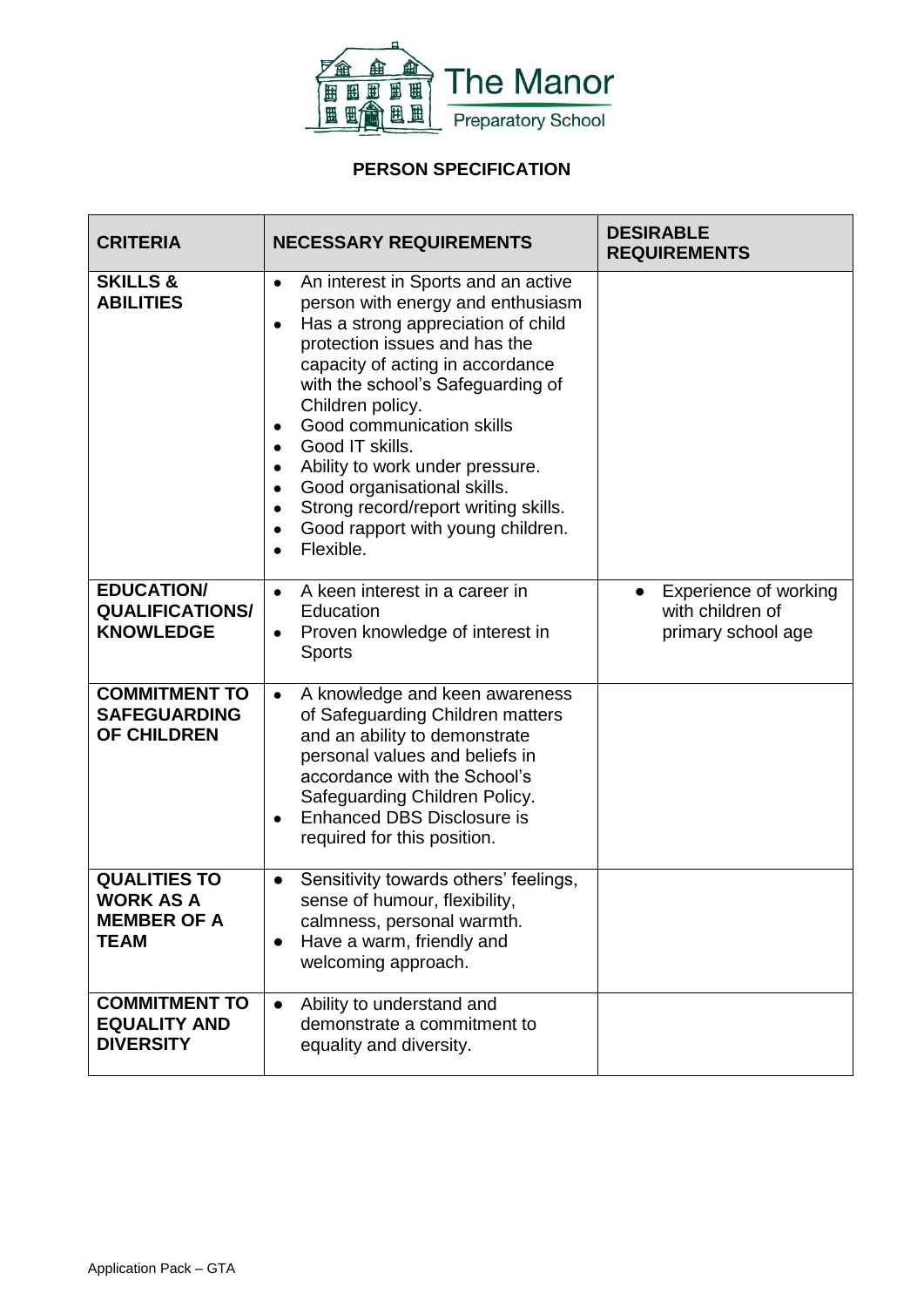

#### **Benefits**

**Salary:** The Manor has its own salary scale. Employees' starting salary will depend on the experience and qualifications of the successful candidate. The Governors review salary scales each year to ensure they remain competitive. Annual salary is paid in 12 equal payments by bank transfer on the 30<sup>th</sup> / 31<sup>st</sup> of every month, or the last working day of the month if the 30<sup>th</sup> / 31<sup>st</sup> falls on a weekend.

**Pension:** The Manor offers the Scottish Widows Pension Scheme for Non-Teaching Staff (6% employer contribution).

#### **Non-contractual Benefits**

**Lunch, Drinks and Snacks:** Staff are provided, at no cost, with lunch, hot drinks and snacks throughout the day (term time only).

**School Fee Reduction:** Children of staff at The Manor may be eligible for a reduction on the basic tuition fees. The continuance of School fee reduction provision is at the Governors' discretion.

**Subsidised rates:** For staff children at Extended Day, Clubs and Manor Fun.

**Parking:** Free staff parking on site at The Manor is permitted.

**Facilities Hire:** Staff at The Manor are able to hire the School facilities including our brand new Sports Hall, for personal events. Please contact the Assistant Bursar for further information.

**Free Pension Advice:** Staff are entitled to unlimited free Pension advice.

**One to One Counselling:** Staff are entitled to 6 free counselling sessions with Willow Tree Counselling. This service is confidential.

**24 Hour Counselling and Legal Helpline: S**taff are entitled to unlimited free legal advice through a 24-hour counselling helpline provided by MetLife.

**Discounts: "**Fit to Run" (Sports Shop) of 10% and "Stevenson's" (School Wear) of 5%.

**Eye Tests: S**taff at The Manor are entitled to one free eye test every two years.

**Flu Jabs:** Teaching and support staff at The Manor are entitled to be reimbursed for an annual flu jab

*The above non-contractual benefits are currently available to staff. They are at the discretion of the Governors who reserve the right to withdraw them without notice.*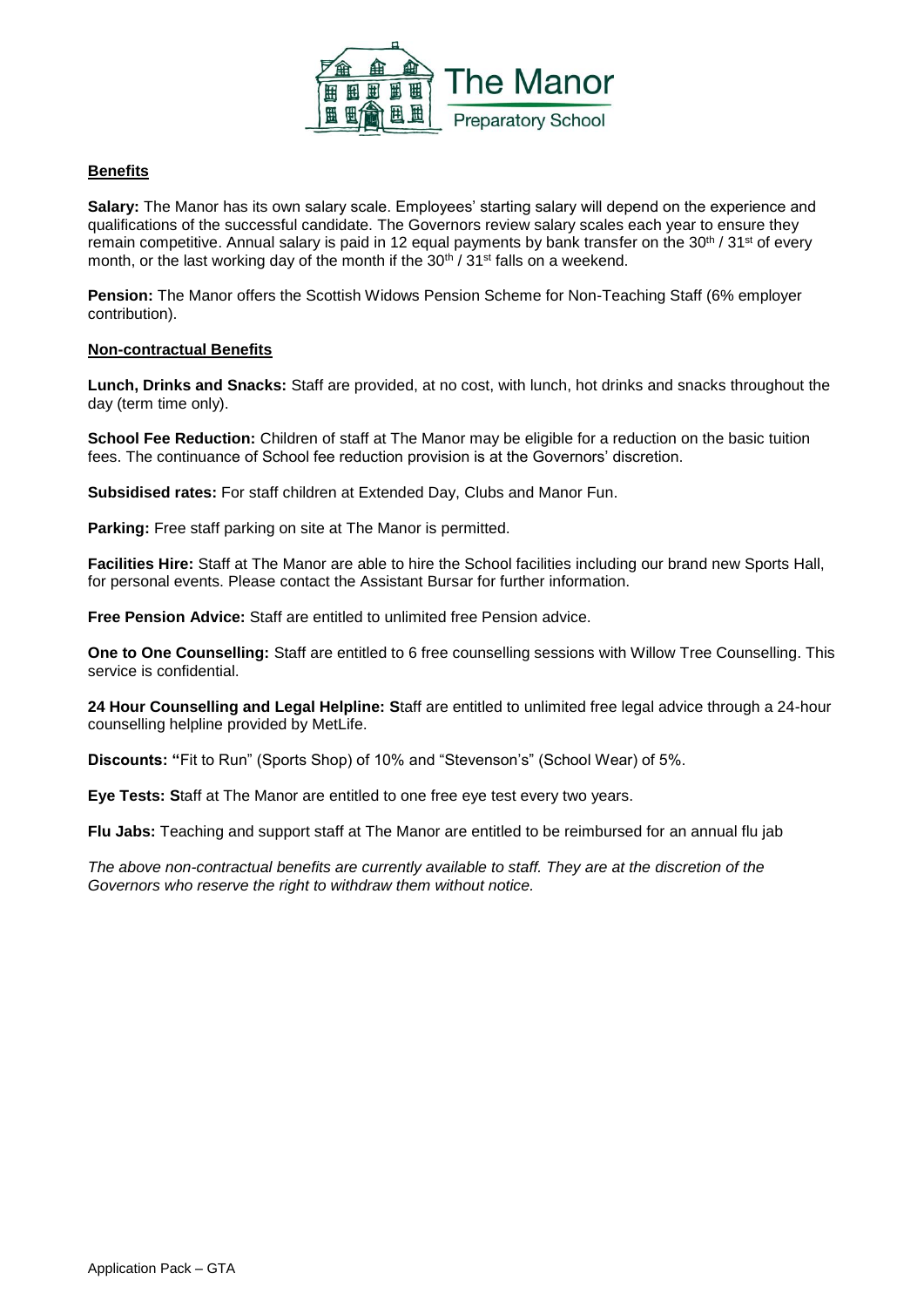

Enquiries are welcome. For an informal discussion about the role, or if you have any queries regarding the application form or the recruitment process, please contact, either by email [hr@manorprep.org](mailto:hr@manorprep.org) or by phone on 01235 858478.

#### **How to apply**

Before applying for this position, candidates should read our Safeguarding Children Policy, available on the policies section of our website [\(http://www.manorprep.org/about-our-school/policies/\)](http://www.manorprep.org/about-our-school/policies/). Please also refer to the website for further information about the school.

Applications will be considered upon receipt so you may be contacted prior to the closing date.

Applicants should send a Letter of Application and the signed completed Application Form by the closing date to:

HR Department The Manor Preparatory School Faringdon Road Abingdon OX13 6LN Tel: 01235 858478 e-mail: [hr@manorprep.org](mailto:hr@manorprep.org)

#### *Please note that we will require a signed copy of the Application Form.*

Information provided will be administered under the school's Data Protection Policy and Privacy Notice Policy.

*The Manor Preparatory School is committed to safeguarding and promoting the welfare of children, and applicants must undergo child protection screening, including checks with past employers and the Disclosure and Barring Service.* 

*Where a role involves engaging in regulated activity, it is an offence to apply for the role if you are barred from engaging in regulated activity relevant to children.*

*Safeguarding and promoting the welfare of children and young people is our highest priority. The School aims to recruit staff that share and understand our commitment and to ensure that no job applicant is treated unfairly by reason of a protected characteristic as defined within the Equality Act 2010.*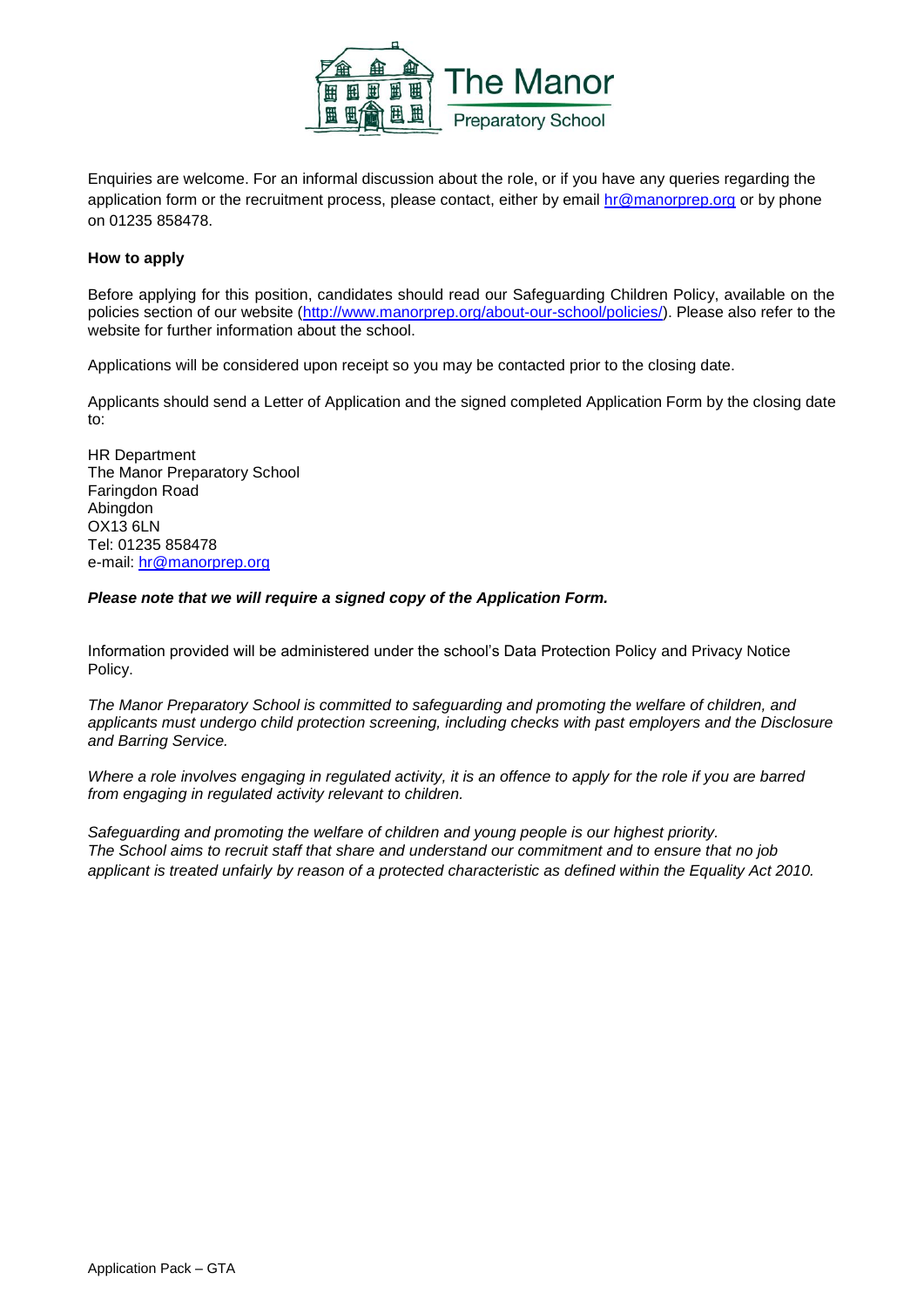

#### **Application and Recruitment Process**

#### **Application Form**

- Applications will only be accepted from candidates completing the enclosed application form in full. CV's will not be accepted in substitution for completed application forms. They may, however, be submitted in addition to the application form.
- Candidates should be aware that all posts in the School involve some degree of responsibility for safeguarding children, although the extent of that responsibility will vary according to the nature of the post. Please see job description [and person specification] for the post.
- The successful applicant will be required to complete a disclosure form from the Disclosure and Barring Service (DBS) for the post and, where appropriate, a check of the Barred List maintained by the DBS will be made. Any offers of appointment will be made conditional on obtaining such satisfactory checks. For further information, please contact the Disclosure and Barring Service – <https://www.gov.uk/government/organisations/disclosure-and-barring-service> - Additionally, successful applicants should be aware that they are required to notify the School immediately if there are any reasons why they should not be working with children.
- The School takes its responsibility to safeguard children very seriously and any staff member and/or successful candidate who is aware of anything that may affect his/her suitability to work with children must notify the School immediately. This will include notification of any convictions, cautions, court orders, reprimands or warnings he/she may receive.
- The Childcare (Disqualification) and Childcare (Early Years Provision Free of Charge) (Extended Entitlement) (Amendment) Regulations 2018 apply to those providing early years childcare or later years' childcare, including before school and after school clubs, to children who have not attained the age of 8 and to those who are directly concerned in the management of that childcare.
- Staff and/or successful candidates who are disqualified from childcare or registration may apply to Ofsted for a waiver of disqualification. Such individuals may not be employed in the areas from which they are disqualified, or involved in the management of those settings, unless and until such waiver is confirmed. Please speak to the Head for more details.
- The School has a legal duty under section 26 of the Counter-Terrorism and Security Act 2015 to have 'due regard to the need to prevent people from being drawn into terrorism'. This is known at the Prevent duty. Schools are required to assess the risk of children being drawn into terrorism, including support for extremist ideas that are part of terrorist ideology. Accordingly, as part of the recruitment process, when an offer is made the offer will be subject to a Prevent duty risk assessment.
- We will seek references on shortlisted candidates and may approach previous employers for information to verify particular experience or qualifications, before interview.
- If you are currently working with children, on either a paid or voluntary basis, your current employer will be asked about disciplinary offences, including disciplinary offences relating to children or young persons (whether the disciplinary sanction is current or time expired), and whether you have been the subject of any child protection allegations or concerns and, if so, the outcome of any enquiry or disciplinary procedure.
- If you are not currently working with children but have done so in the past, that previous employer will be asked about those issues. Where neither your current nor previous employment has involved working with children, your current employer will still be asked about your suitability to work with children. The employer may answer 'not applicable' if your duties have not brought you into contact with children or young persons. The school may contact any of your previous places of work, whether or not they have been named in connection with a referee. Where you have no previous employment history, we may request character references which may include references from your school or university.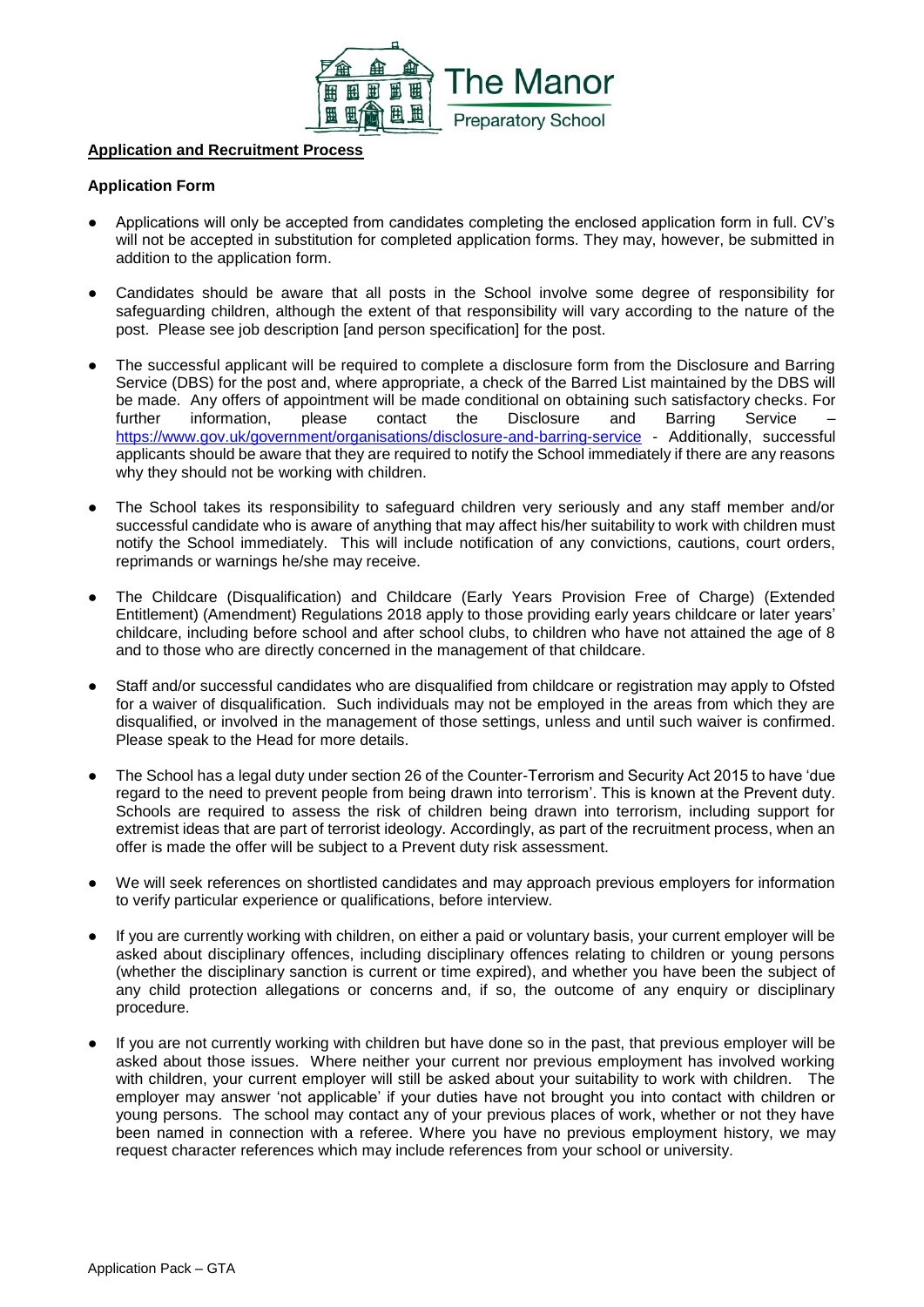

As the job for which you are applying involves substantial opportunity for access to children, it is important that you provide us with accurate answers. You should be aware that provision of false information is an offence and could result in the application being rejected or summary dismissal if the applicant has been selected and possible referral to the police and/or DBS.

#### **Invitation to Interview**

#### What to bring to the interview

All candidates invited to interview must also bring with them:

- 1. A current driving licence including a photograph and paper counterpart or a passport or a full birth certificate;
- 2. A utility bill or financial statement issued within the last three months showing the candidate's current name and address;
- 3. Where appropriate, any documentation evidencing a change of name;
- 4. Where applicable, proof of entitlement to work and reside in the UK. Further information regarding the necessary documentary evidence can be found on the Home Office website. Alternatively, please contact Human Resources at [hr@manorprep.org](mailto:hr@manorprep.org) to discuss the requirements in more detail.

Please note that originals of the above are necessary. Photocopies or certified copies are not sufficient.

- 5. All candidates invited to interview must bring documents confirming any educational and professional qualifications that are necessary or relevant for the post (e.g. the original or certified copy of certificates, diplomas etc). Where originals or certified copies are not available for the successful candidate, written confirmation of the relevant qualifications must be obtained by you from the awarding body.
- 6. If the position you are applying for requires a mandatory professional qualification or membership you will need to produce your qualification and proof of professional membership at interview.

#### Disability and reasonable adjustments

Candidates with a disability who are invited to interview should kindly inform the School of any necessary reasonable adjustments or arrangements to assist them in attending the interview.

#### **Conditional Offer of Appointment: Pre-Appointment Checks**

Any offer to a successful candidate will be conditional upon

- verification of identity and qualifications
- verification of right to work in the UK, where appropriate
- a satisfactory Enhanced DBS check and, if appropriate, a check against the Children's Barred List and the Adults' Barred List maintained by the DBS
- Where the successful candidate has worked or been resident overseas (including EEA teaching candidates), such checks and confirmations as the School may consider appropriate so that any relevant events that occurred outside the UK can be considered. This shall include the candidate providing the School with proof of his/her past conduct as a teacher in the form of a letter of professional standing from the professional regulating authority in the country in which s/he has worked
- receipt of at least two satisfactory references (if these have not already been received), including for internal appointments. All references should be provided by a senior person with appropriate authority, subject to the satisfaction of the School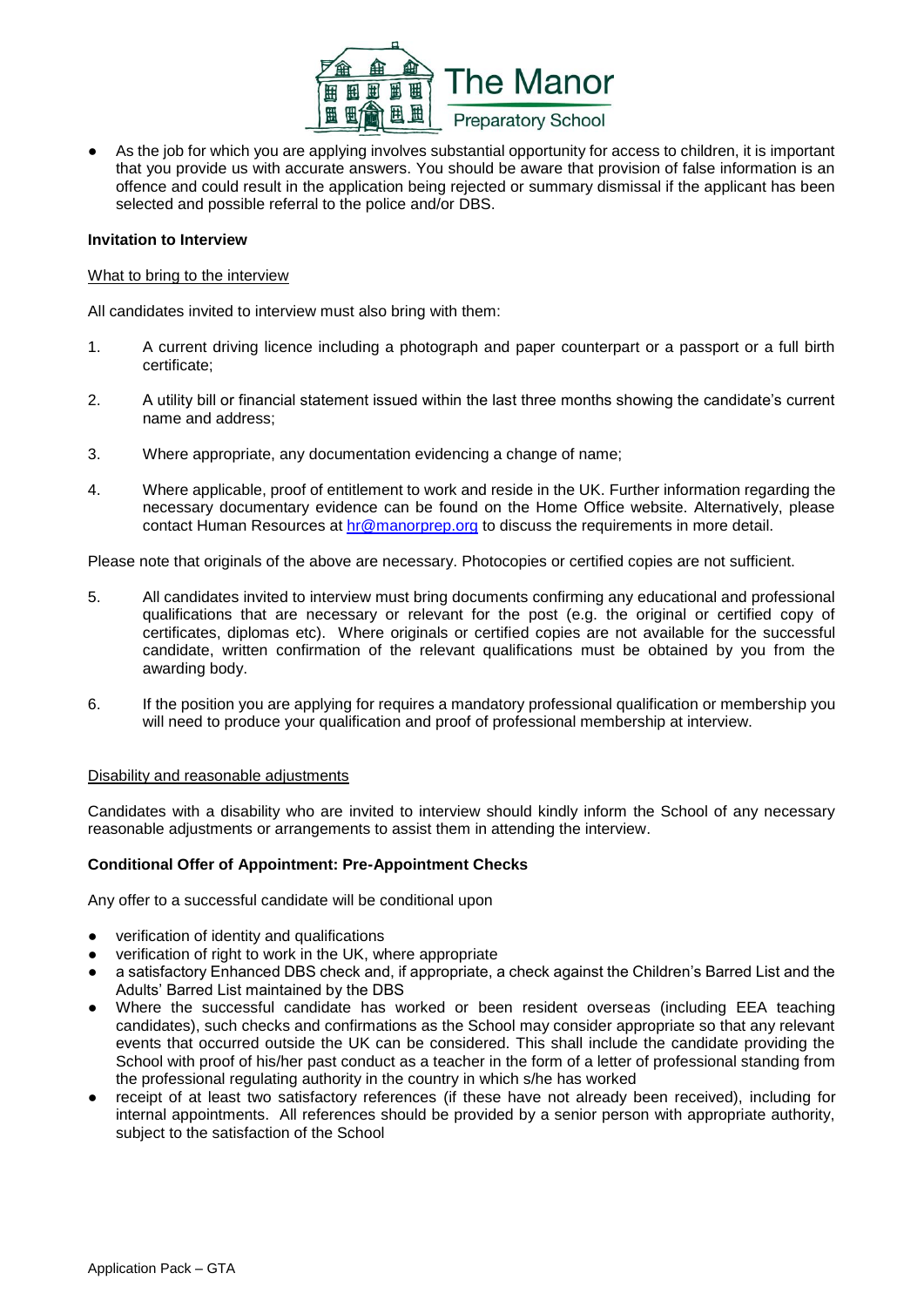

- verification of professional status such as GTC registration, QTS Status (where required), NPQH
- evidence of satisfactory medical fitness
- Receipt of a signed Staff Suitability Declaration form showing that the candidate is not disqualified from providing childcare as set out in the statutory guidance "Disqualification under the Childcare Act 2006 (July 2018)"
- satisfactory completion of the probationary period
- verification of successful completion of statutory induction period (applies to those who obtained QTS after 7 May 1999), where relevant
- For a candidate to be employed as a teacher, a check that that the candidate is not subject to a prohibition order issued by the Secretary of State or any sanction or restriction imposed (that remains current) by the historic General Teaching Council for England before its abolition in March 2012
- For a candidate to be employed into a senior management position as set out within the School's Recruitment, Selection and Disclosures Policy and Procedure, receipt of a signed "senior charity manager positions: automatic disqualification declaration" confirming that the candidate is not disqualified from acting in a senior management position for a charity in accordance with the automatic disqualification rules for charities
- If you are undertaking a management role, a check that you have not been prohibited from participating in the management of independent schools.

It is the School's practice that a successful candidate must complete a pre-employment health questionnaire. The information contained in the questionnaire will then be held by the School in strictest confidence and used as set out in the School's Recruitment Privacy Notice and Data Protection Policy. This information will be reviewed against the Job Description and the Person Specification for the particular role, together with details of any other physical or mental requirements of the role i.e. proposed workload, extra-curricular activities, layout of the School etc.

The School is aware of its duties under the Equality Act 2010. No job offer will be withdrawn without first consulting with the applicant, considering medical evidence and considering reasonable adjustments.

#### **WARNING**

Where a candidate is:

- found to be on Children's Barred List, Adults' Barred List or the Protection of Children Act List; or
- The Enhanced DBS disclosure shows s/he has been disqualified from working with children by a Court; or
- found to have provided false information in, or in support of, his/her application; or
- the subject of serious expressions of concern as to his/her suitability to work with children,

the facts will be reported to the Police and/or the DBS.

#### References

We will seek the references referred to above for all shortlisted candidates, including internal candidates and may approach previous employers for information to verify particular experience or qualifications, before interview. If you do not wish us to take up references in advance of the interview, please notify us at the time of submitting your application.

For internal candidates, formal written references may be sought from a senior person with appropriate authority.

All referees will be asked if the candidate is suitable to work with children.

The School will compare any information provided by the referee with that provided by the candidate on the application form. Any inconsistencies will be discussed with the candidate.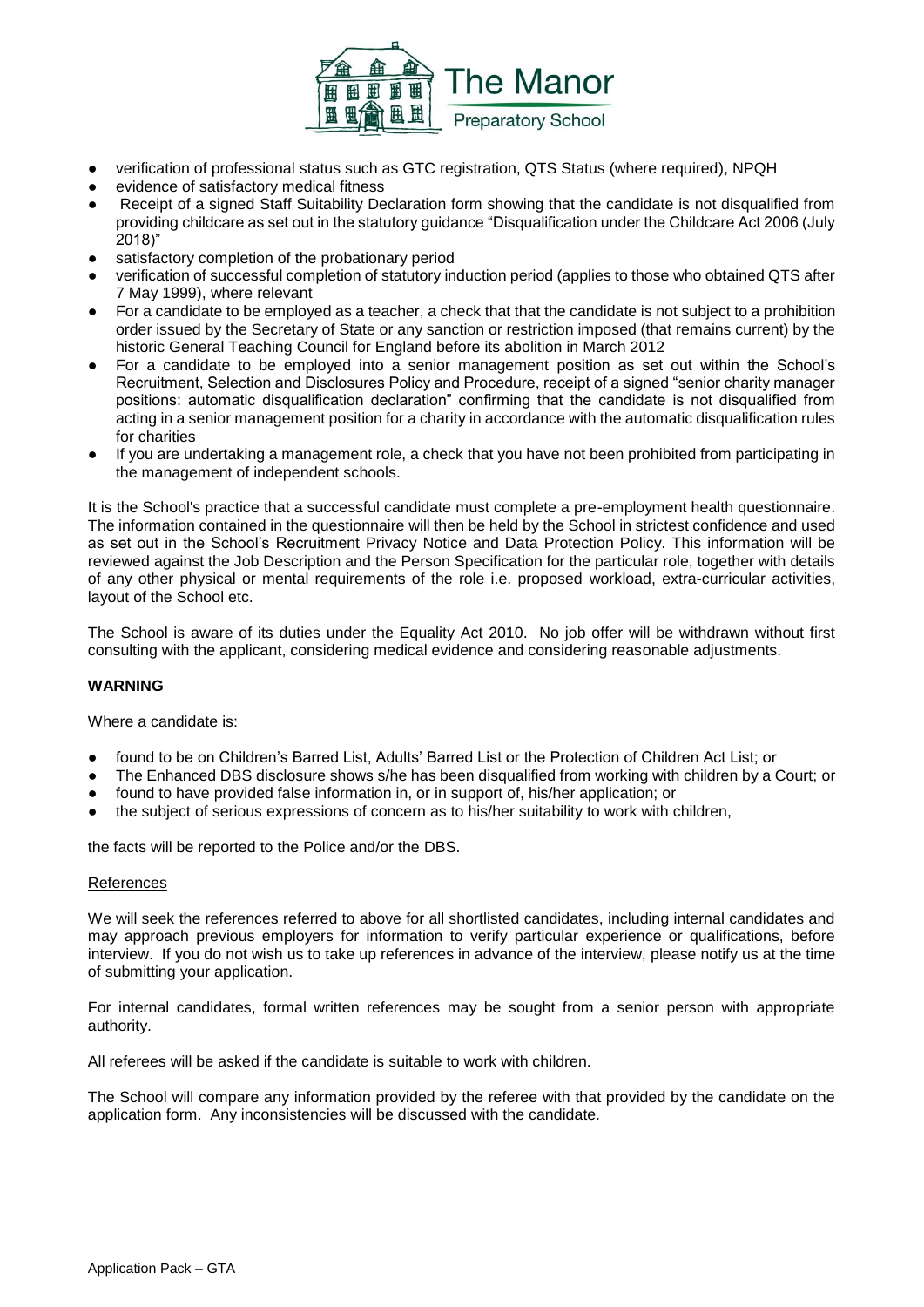

#### **Criminal Records Policy**

The School will refer to the Department for Education ("DfE") document, 'Keeping Children Safe in Education' and any amended version in carrying out the necessary required DBS checks.

The School complies with the provisions of the DBS Code of Practice, a copy of which may be obtained on request or accessed here: [https://www.gov.uk/government/publications/dbs-code-of-practice.](https://www.gov.uk/government/publications/dbs-code-of-practice)

Any offer of employment is conditional upon the School obtaining an Enhanced Disclosure from the Disclosure and Barring Service (DBS) which the School considers to be satisfactory. The School applies for an Enhanced check for Regulated Activity from the DBS (which includes a check of the Children's Barred List) in respect to all positions at the School which amount to regulated activity. It is unlawful for the School to employ anyone who is barred from working with children. It is a criminal offence for any person who is barred from working with children to attempt to apply for a position at the School. If you are successful in your application, you will be required to complete an online DBS Disclosure Application Form. Any information disclosed will be handled in accordance with any guidance and/or Code of Practice published by the DBS.

#### **Policy on the Recruitment of Ex-Offenders**

The School will not unfairly discriminate against any candidate for employment on the basis of conviction or other details revealed. The School makes appointment decisions on the basis of merit and ability. If an individual has a criminal record this will not automatically bar him/her from employment within the School. Instead, each case will be fairly and objectively assessed by the School in relation to the nature of the employment applied for, and the nature of the offence concerned.

Any member of staff, their family (if over 16), volunteer, agency/contract staff working at the school or any other adult coming into regular contact with the children or having unsupervised access to school premises, will not be employed or permitted to live or work on school premises if recruitment checks disclose that they have been convicted of an offence which indicate that they may be unsuitable to work with or have regular contact with children.

Under the relevant legislation, it is unlawful for the School to employ anyone who is included on the lists maintained by the DBS of individuals who are considered unsuitable to work with children. In addition, it will also be unlawful for the School to employ anyone who is the subject of a disqualifying order made on being convicted or charged with the following offences against children: murder, manslaughter, rape, other serious sexual offences, grievous bodily harm or other serious acts of violence. It is also unlawful for the School to knowingly employ someone who works in the relevant settings and is disqualified from providing childcare under the statutory guidance "Disqualification under the Childcare Act 2006 (July 2018)".

It is a criminal offence for any person who is disqualified from working with children to attempt to apply for a position within the School. The School will report the matter to the Police and/or the DBS if:

- the School receives an application from a disqualified person;
- is provided with false information in, or in support of, an applicant's application; or
- the School has serious concerns about an applicant's suitability to work with children.

Please note that any employer (where children are involved), whom we contact for a reference, will be asked to declare if you have been subject to any substantiated allegations or concerns, as defined by the Department of Education, that have been raised (whether formally or informally) about you relating to the safety and welfare of children and young people, and if so, the outcome.